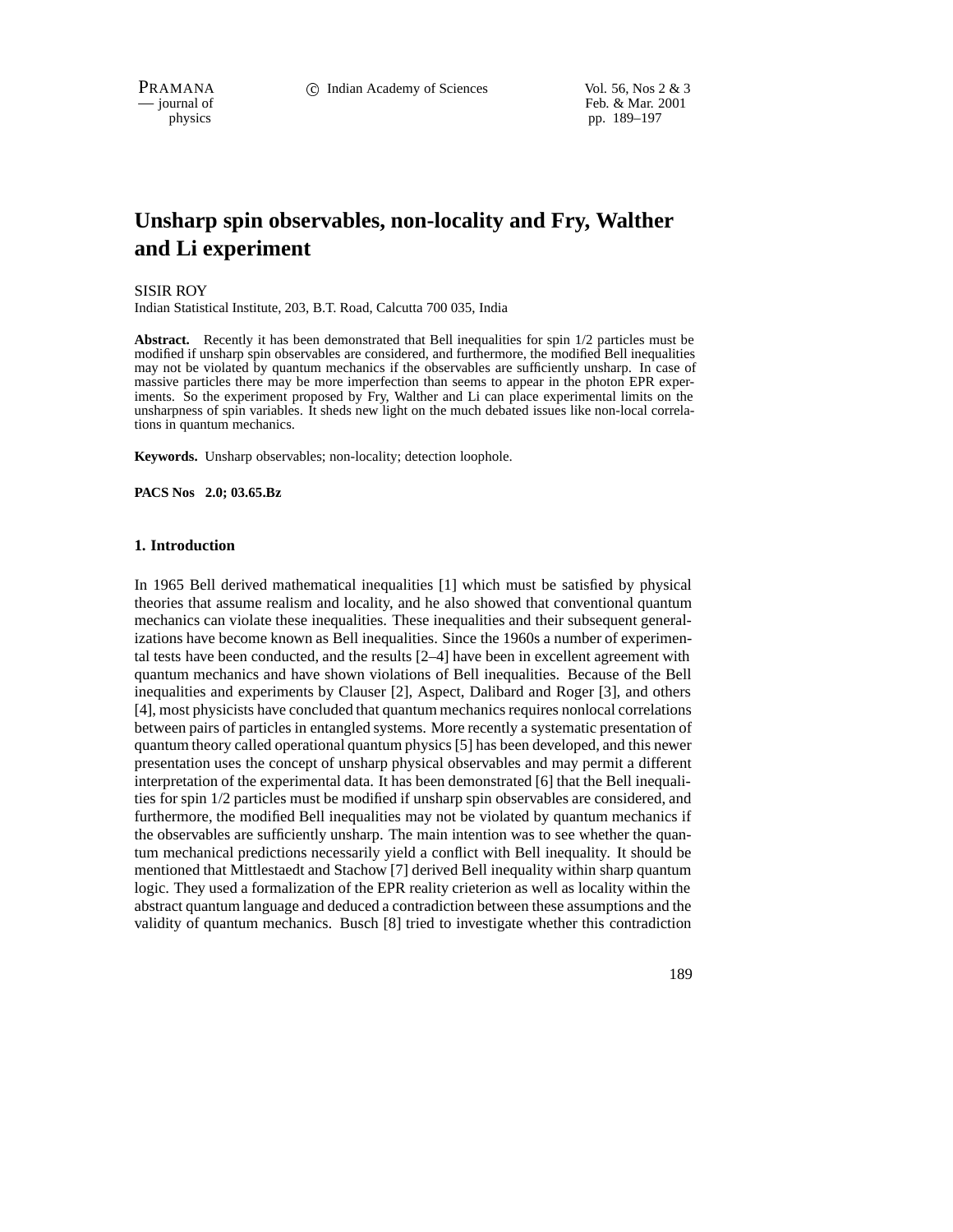survives in case of unsharp observables. The answer is no if the unsharpness is sufficiently large; the resulting probabilities do satisfy Bell's inequality.

Fry, Walther and Li [9,10] proposed an experiment which puts experimental limits on the unsharpness of spin observables because the experiment will permit detection of pairs of particles with very high quantum efficiency detectors.

In the traditional presentation of quantum mechanics each physical observable is represented by a self-adjoint operator [11]. A mathematically equivalent statement is that the projection valued (PV) spectral measure of a self-adjoint operator is associated with each physical observable. In operational quantum physics a physical observable is represented by a positive operator valued (POV) measure. In many cases the POV measure is obtained from a convolution of the spectral measure of a self-adjoint operator with a confidence function. In operational quantum physics the traditional concept of a physical observable as a self-adjoint operator still is permitted as a special case, but the more general concept of an unsharp physical observable as a POV measure is often useful.

The spin values of particles continue to have the normal integer or half integer values in operational quantum physics. Probabilities also have the standard properties that they are nonnegative and can be integrated to yield the value of one. A very significant difference between unsharp and sharp observables is illustrated in the case of a singlet state. If there are two electrons in a singlet state, which is considered within the context of unsharp observables, and one electron is observed to have 'spin up', then there is a high probability, but not 100% certainty, that the spin measurement of the other electron will be down. In other words, there is not a strict anticorrelation of the measured spins of the two electrons in a singlet state because of the unsharpness. A closely related corollary is that there is a small but nonzero probability that the spin measurements for the two electrons in the singlet state will point in the same direction in the case of unsharp observables. These results seem to be very unusual to physicists who are accustomed only to sharp spin observables, and indeed, these ideas require a modification [5,6] of the Bell inequalities.

Unsharp observables and POV measures are useful mathematical concepts in a rigorous presentation of the foundations of quantum mechanics, but it also must be emphasized strongly that unsharp spin observables are closer to the actual measurements of a Stern-Gerlach device than are the sharp spin observables in idealized textbook treatments of the experiment. In a simplified understanding of a Stern-Gerlach experiment, if a beam of silver atoms is sent into the apparatus, then the beam is split into two well-separated parts. The atoms with spin up are detected in the upper part of a screen, and the atoms with spin down are found in the lower part of the screen. If the spin observables were perfectly sharp, then there would be a sharp demarcation on the screen between the atoms with spin up and the atoms with spin down, but in practice, the situation is somewhat more complicated. Busch, Grabowski, and Lahti [5] used real Gaussian wave functions for the incident silver atoms and showed that, because of the spreading of the wave packets, it is not possible to divide the detection screen sharply so that only spin up particles are on one side of the dividing line and spin down on the other side. In other words, the measurement is somewhat unsharp, but Busch *et al* [8] acknowledge that the degree of unsharpness can be minimized by the choice of certain initial states.

Another important physical reason for unsharp spin measurements in a Stern-Gerlach experiment is the actual form of the magnetic field used in the measurement. Let  $e_1, e_2$ , and  $e_3$  be unit vectors along the three cartesian axes. It is common [5] to represent the magnetic field <sup>B</sup> in a Stern-Gerlach experiment by the idealized mathematical model in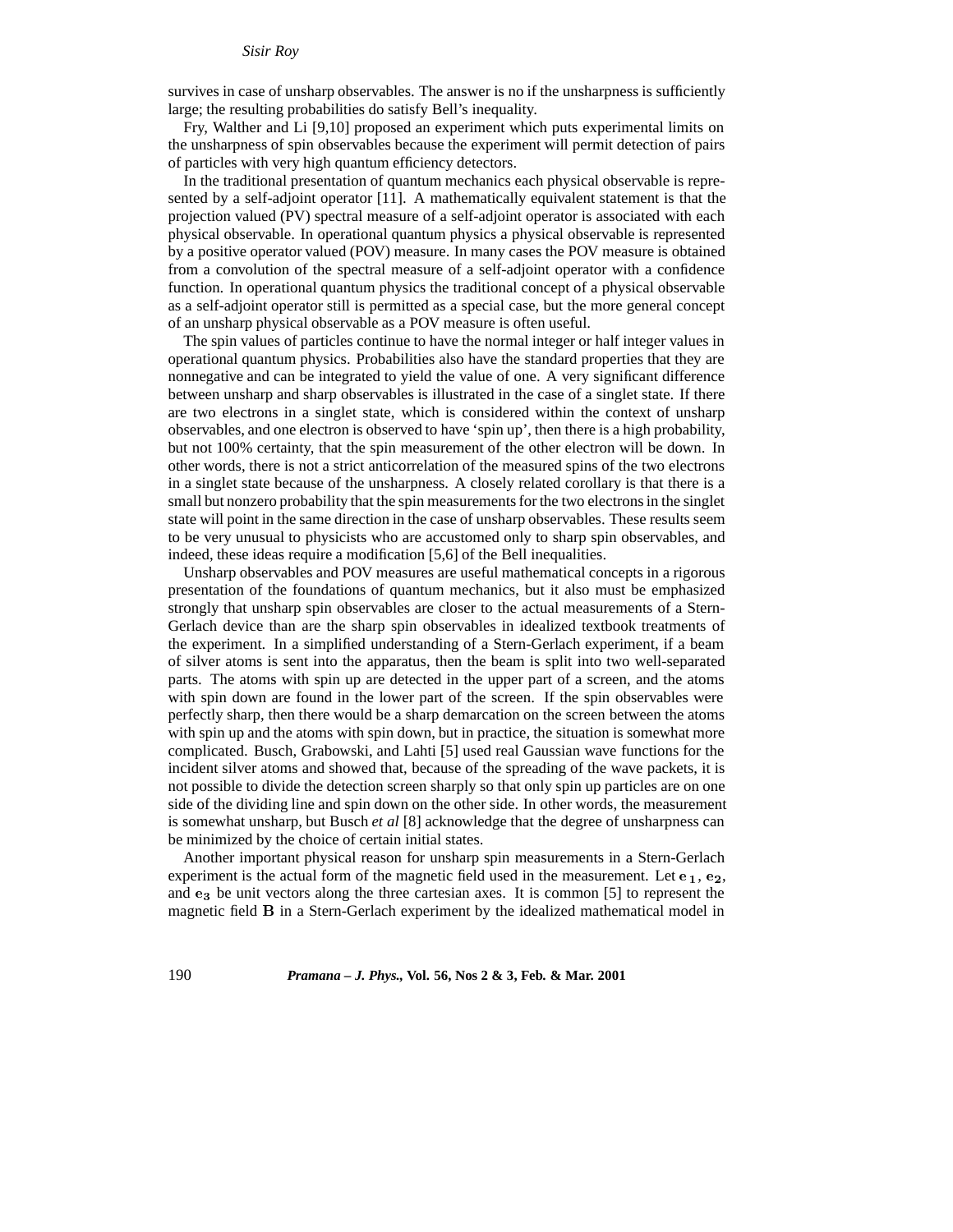eq. (1). This idealized magnetic field is a linear function of the position variable  $z$  and parallel to the vector  $e_3$ , but the magnetic field components along the  $e_1$  and  $e_2$  directions are neglected.

$$
\mathbf{B} = (B_0 - bz)\mathbf{e}_3. \tag{1}
$$

The magnetic field **B** is spatially uniform if  $b = 0$ , and the magnetic moment of an atom in a uniform field experiences a torque that tends to align the atom's moment with the field. A nonuniform <sup>B</sup> field exerts on an atom's magnetic moment a force that causes translation of the atom, which is necessary for a Stern-Gerlach measurement. A serious difficulty with eq. (1) is that it is inconsistent with the Maxwell equation  $\nabla \cdot \mathbf{B} = 0$  except for the uninteresting case when  $b = 0$ . A more plausible Stern-Gerlach magnetic field which is consistent with the Maxwell equations is given in eq. (2).

$$
\mathbf{B} = bx\mathbf{e}_1 + (B_0 - bz)\mathbf{e}_3 = (B_1, B_2, B_3). \tag{2}
$$

Busch *et al* [5] have calculated the properties of a Stern-Gerlach pattern for the magnetic field given by (1), and even if a particle initially has spin up, there is a nonzero probability of detecting the particle in the bottom part of the screen [5] because of the particle's interaction with the magnetic field. In other words, the unsharpness of spin measurements in Stern-Gerlach experiments can be understood, in part, when realistic magnetic fields are considered.

In the preceding paragraphs the spreading of wave packets and the form of the magnetic fields have been discussed as physical causes of unsharp measurements in Stern-Gerlach experiments, but Busch *et al* [5] have examined additional reasons for unsharp observables in Stern-Gerlach measurements, optical polarization experiments, measurements of the position of an atom, and many other experiments. Unsharp observables have been discussed qualitatively so far in this paper, but to determine quantitatively the importance of unsharp spin observables in Bell-type experiments, it is helpful to use detectors with very high quantum efficiencies. The suggestion by Fry, Walther and Li [9] is the most fully developed example of such a proposed experiment. In  $\S 2$  of this paper the Clauser–Horne version of a Bell inequality will be reviewed because it is important in understanding the Fry–Walther–Li experiment. In §3 of this paper the Fry–Walther experiment [10] will be discussed in the context of unsharp observables, and a final discussion is given in  $\S 4$ .

Before proceeding to the next section it is important to emphasize that the relatively low efficiency of standard photodetectors has been recognized as a 'loophole' of Bell's theorem for many years [12–14]. This is known as 'detection loophole'. This is based on the fact that in real experiments the efficiencies of the detectors are such that the set of detected events is significantly smaller than the set of tested quantum systems. One has to assume that the sample over which the statistics is measured is a fair sample. From quantum mechanical point of view this assumption is almost trivial. However, from the local hidden variable point of view the opposite assumption is equally almost trivial [15]. In hidden variable theory, it is very plausible that the actual value of these variables affects the probability to trigger a detector. Gisin *et al* [15] studied a local-hidden variable model which is shown to be compatible with both CHSH and CH Bell inequalities. However, the detector efficiency is limited to 75%.

Garg and Mermin [14] considered Bell inequalities for conventional sharp spin observables and calculated that the quantum efficiencies of the detectors must be at least 82.84% to eliminate this 'loophole'. The net effect of unsharp observables is twofold. The use of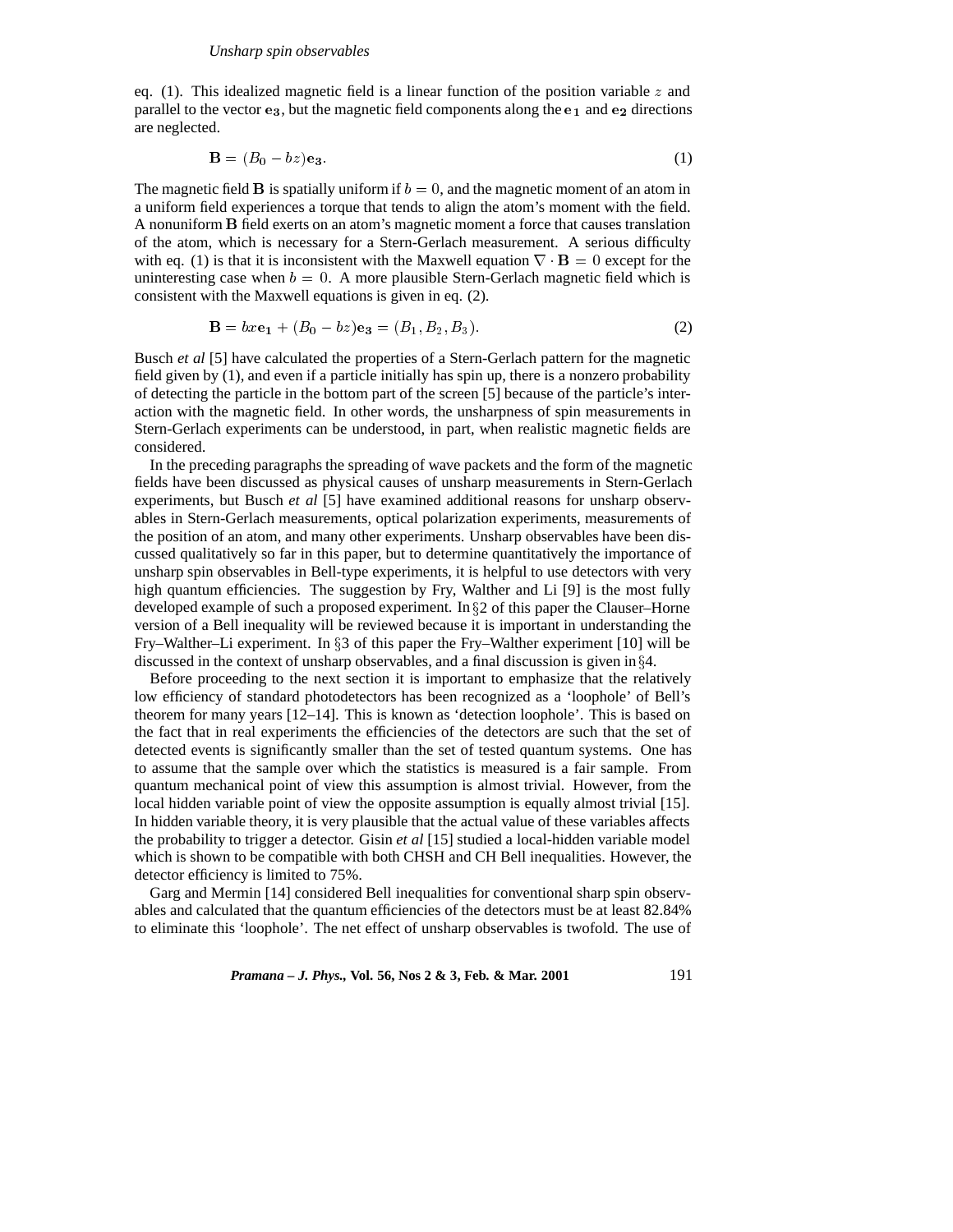#### *Sisir Roy*

unsharp observables introduces another parameter in the calculations, and so the quantum efficiencies of the detectors must be at least 95% to close the loophole. Second, in the past Bell-type experiments not all of the light quanta have been detected because of the photodetector inefficiencies, and the correlations have been measured using only those events in which both quanta in the pair were observed. It has been natural to assume for sharp spin observables, with the strict anticorrelation of the spins of the two particles in a singlet state, that the detected pairs of particles were representative of the entire ensemble. On the other hand, when unsharp spin observables are introduced and the strict anticorrelation is no longer valid, it may not be appropriate to assume that events for which both particles in a pair are detected are representative of the entire ensemble. It immediately raises some interesting questions regarding the existence of non-local correlation in quantum mechanics which will be discussed in the final section of this paper.

## **2. Clauser–Horne inequality**

Clauser and Horne [12] proved Bell's theorem for general realistic theories which include also inherently stochastic theories. It should be noted that they proved in such a way so as to define an experiment which might be actually performed and does not require the auxiliary assumptions. Their proof can be visualised in the following manner.

Suppose that the source emits, say,  $N$  of the two-component systems of interest. Let  $N_1(a)$  and  $N_2(b)$  be the number of counts at detectors 1 and 2 respectively, and  $N_{12}(a, b)$ is the number of simultaneous counts from the two detectors (coincidence counts). For sufficiently large  $N$ , the probabilities for these results for the whole ensemble (with due allowance for random errors) are given by

$$
p_1(a) = \frac{N_1(a)}{N}; p_2(b) = \frac{N_2(b)}{N}; p_{12} = \frac{N_{12}(a, b)}{N}.
$$
 (3)

CH derived the inequality containing the ratios of probabilities rather than their absolute magnitudes so as to avoid the influence of  $N$ . After some algebraic calculations we get the following inequality

$$
\frac{p_{12}(a,b) - p_{12}(a,b') + p_{12}(a',b) + p_{12}(a',b')}{p_1(a') + p_2(b)} \le 1.
$$
\n(4)

It is now clear that this is now independent of  $N$ . Using the above eq. (4) and defining  $R(a, b)$  as the rate of coincident detections, and  $r_1(a)$  and  $r_2(b)$  as the rate of single-particle detections by either apparatus, the inequality (4) turns out to be

$$
\frac{R(a,b) - R(a,b') + R(a',b) + R(a',b')}{r_1(a') + r_2(b)} \le 1.
$$
\n(5)

Several authors [5,6] discussed CHSH and Bell inequalities for unsharp spin observables. We have already mentioned that the concept of unsharp spin observable is more nearer to the realistic situation and sharp observable be more idealistic one. It is also shown by one of the authors [6] that the original Bell inequality is inappropriate for unsharp spin observables. Let us consider unsharp spin- $\frac{1}{2}$  observables in the two-dimensional complex Hilbert space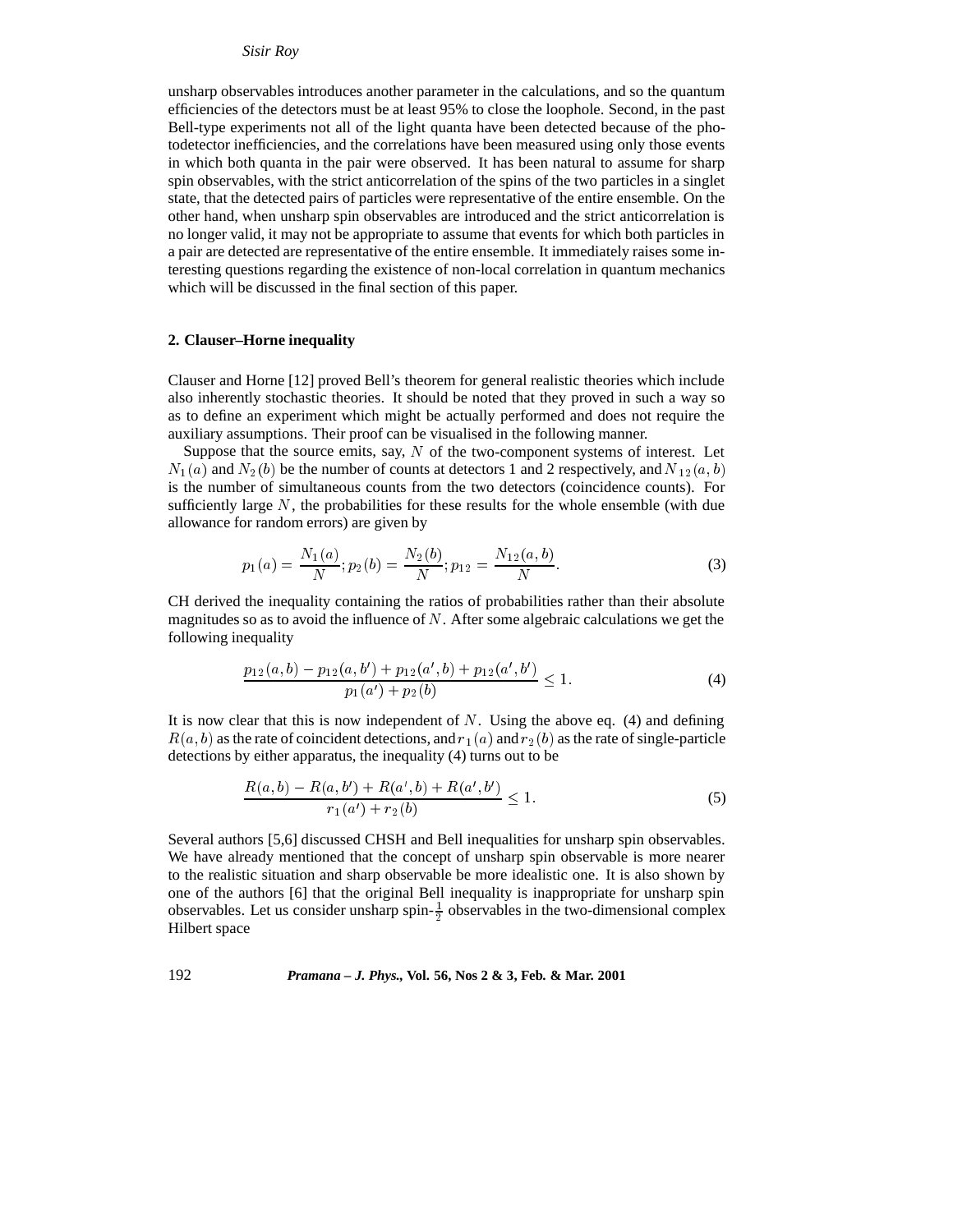*Unsharp spin observables*

$$
E(n_i) = \frac{1}{2}(I + \lambda \hat{n}_i.\sigma_j); i = 1, 2, 3, 4,
$$

where  $\lambda$  is a real number with  $0 > \lambda < 1$ , the  $\hat{n}_i$  are unit vectors and the  $\vec{\sigma}$  are Pauli matrices. When  $\lambda = 1$ ,  $E(n_i)$  is a projection operator representing a sharp observable. Let us designate the probability and joint probability distributions of the  $E(n_i)$  in the state  $\psi$ by  $P_i$  and  $P_{ij}$  respectively. Then

$$
P_i = \frac{1}{2} \tag{6}
$$

and

$$
P_{ij} = \frac{1}{4}(1 - \lambda^2 \hat{n}_i \cdot \hat{n}_j) = (1 - 2\epsilon)\frac{1}{2}\sin^2\left(\frac{1}{2}\theta_{ij}\right) + \frac{1}{2}\epsilon,\tag{7}
$$

where  $\epsilon = \frac{1}{2}(1 - \lambda^2)$  is the measure of the degree of unsharpness and  $\theta_{ij}$  is the angle between  $\hat{n}_i$  and  $\hat{n}_j$ . It is now evident that when  $E(n_i)$  and  $E(n_j)$ , each belonging to one component of a single state system, are in the same direction, then in the case of sharp spin observables  $P_{ij} = 0$ . Hence for this case the CHSH inequalities reduce to the Bell inequalities in the usual form. But for unsharp spin observables

$$
P_{ij}(\vec{n}_i = \vec{n}_j) = \frac{1}{4}(1 - \lambda^2) = \frac{1}{2} \neq 0.
$$
\n(8)

So, for sharp observables it is possible to have strict (anti-)correlation between two observables, each belonging to one component of a single state system, this no longer happens in the case of unsharp spin observables. In this latter case the reduction of the CHSH inequalities to a situation where two spin observables have coincident directions does no longer yield the original Bell inequalities but instead a set of inequalities containing an additional term accounting for imperfect or degraded correlation. This situation might be tested in the experiment proposed by [10].

#### **3. Proposed experiment of Fry, Walther and Li**

We have already mentioned that Clauser–Horne inequality (CH) requires no auxiliary assumptions. It is known as strong Bell inequality (BCH). This is important since it is in terms of physically realizable experiment. Essentially, the strong Bell inequality is based on the ratios of the rates of coincidence between the two detectors to the singles count rates at each detector. By contrast the weak Bell inequalities tested in all previous experiments were based on the ratios of coincidence rates only. Several proposals have been put forward [12,2] to test strong Bell inequalities using high efficiency detectors but none have yet been realized experimentally. The system proposed by Lo and Shimony [13] was the first to use atoms and was a precursor to Fry *et al* proposal [10]. They used <sup>199</sup>Hg isotope for an experimental realization of Bohm's spin- $\frac{1}{2}$  EPR-Gedanken experiment. The dissociation of dimers of the <sup>199</sup>Hg isotopomer using a spectroscopically selective stimulated Raman process leads to the generation of an entangled state between the two spatially separated atoms. The measurement of nuclear spin correlations between these atoms is achieved by using a spin state selective two photon excitation-ionization scheme that also provides for

*Pramana – J. Phys.,* **Vol. 56, Nos 2 & 3, Feb. & Mar. 2001** 193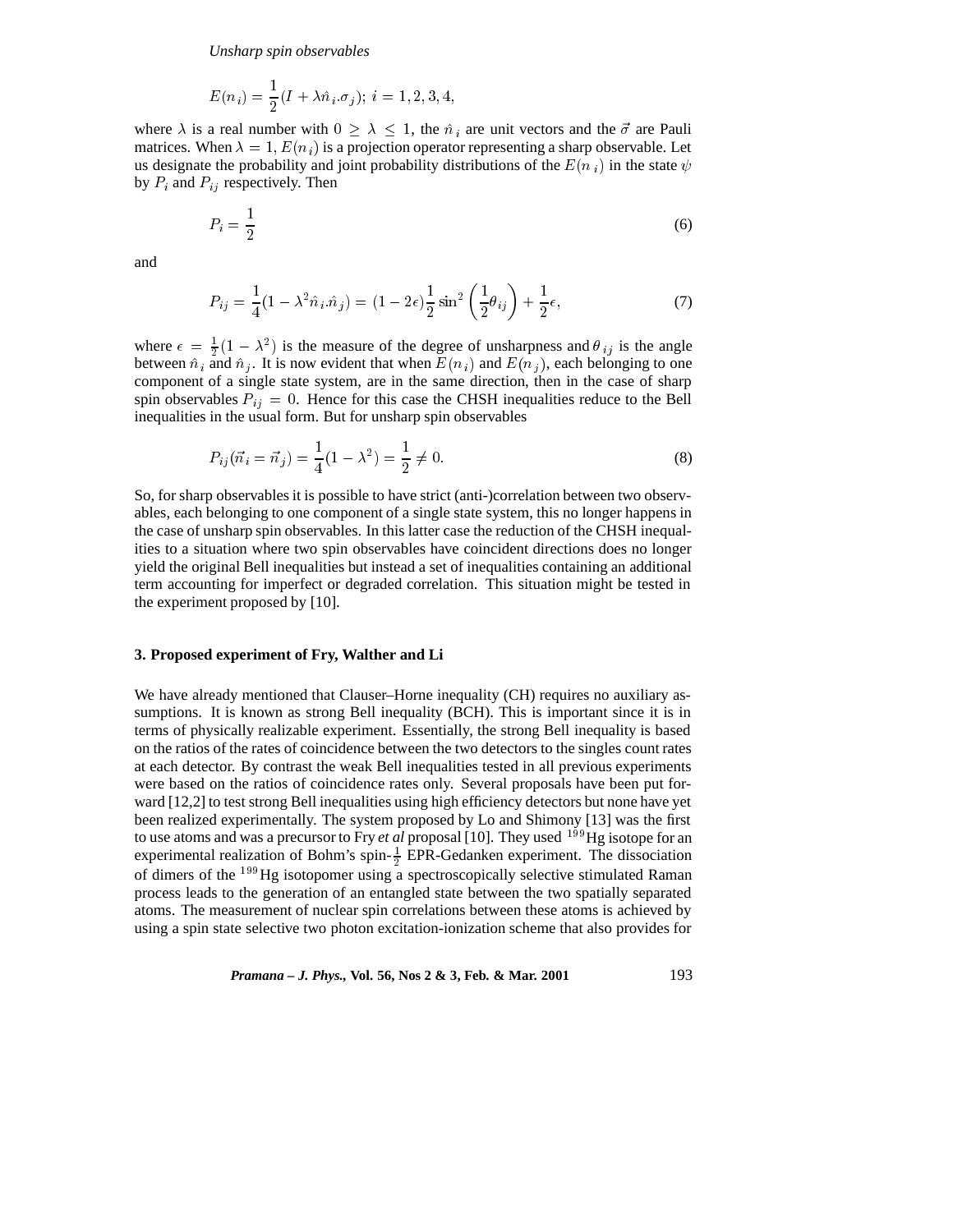### *Sisir Roy*

detection of the atoms. This experiment not only closes the detector efficiency loophole, but also permit enforcement of the locality condition. Using the following notations of Fry, Walther and Li [9]

$$
R_{1+}(\theta_1) = R_{2+}(\theta_2) = R_{1-}(\theta_1) = R_{2-}(\theta_2) = \frac{\eta f N}{2},
$$
\n(9)

$$
R_{++}(\theta_1, \theta_2) = R_{--}(\theta_1, \theta_2) = \eta^2 f g N \frac{1}{4} [1 - \cos(\theta_1 - \theta_2)],\tag{10}
$$

$$
R_{+-}(\theta_1, \theta_2) = R_{-+}(\theta_1, \theta_2) = \eta^2 f g N \frac{1}{4} [1 + \cos(\theta_1 - \theta_2)],\tag{11}
$$

the strong BCH inequality can be written as

$$
S(a, b, a', b') = \frac{R_{++}(a, b) - R_{++}(a, b') + R_{++}(a', b) + R_{++}(a', b')}{R_{1+} + R_{2+}(b)} \le 1,
$$
\n(12)

where a, a' are two values of angle  $\theta_1$ , and b, b' are two values of  $\theta_2$ .

Here,

$$
R_{++}(\theta_1, \theta_2) = R_{--}(\theta_1, \theta_2) = \eta^2 f g N \frac{1}{4} [1 - \cos(\theta_1 - \theta_2)]
$$
\n(13)

and

$$
R_{1+}(\theta_1) = R_{2+}(\theta_2) = R_{1-}(\theta_1) = R_{1-}(\theta_1) = \frac{\eta f N}{2}.
$$
\n(14)

Subsequent to this analysis Fry and Walther [10] rewrote the above mentioned coincidence and single rates in more realistic term as

$$
R_{++}(\theta_1, \theta_2) = \eta^2 f g N \frac{1}{4} [\epsilon_+^2 - \epsilon_-^2 \cos(\theta_1 - \theta_2)] \tag{15}
$$

and

$$
R_{1+}(\theta_1) = R_{2+}(\theta_2) = \frac{\eta f N}{2} \epsilon_+, \tag{16}
$$

where  $\eta$  is the detector efficiency of Hg atoms arriving at the corresponding detectors;  $\epsilon_+$  and  $\epsilon_-$  are defined as  $\epsilon_+ = \epsilon_M + \epsilon_m$  and  $\epsilon_- = \epsilon_M - \epsilon_m$ , respectively, where  $\epsilon_M$ is the transmission of the analyzers for one spin component and  $\epsilon_m$  the leakage through the analyzer for the other component. The transmission  $\epsilon_M$  and the leakage  $\epsilon_m$  can be determined from the value of  $g\eta$  and other ratios of coincidence rates of  $R_{++}(\theta_1, \theta_2)$  and  $R_{+-}(\theta_1, \theta_2).$ 

Now if we consider  $R_{++}(\theta_1, \theta_2)$  for sharp spin observable it vanishes for  $\theta_1 = \theta_2$  in the first case eq. (13) i.e. without considering transmission and leakage. But if we consider the generalised case eq. (15) i.e. with non-zero transmission and non-zero leakage we will get the value as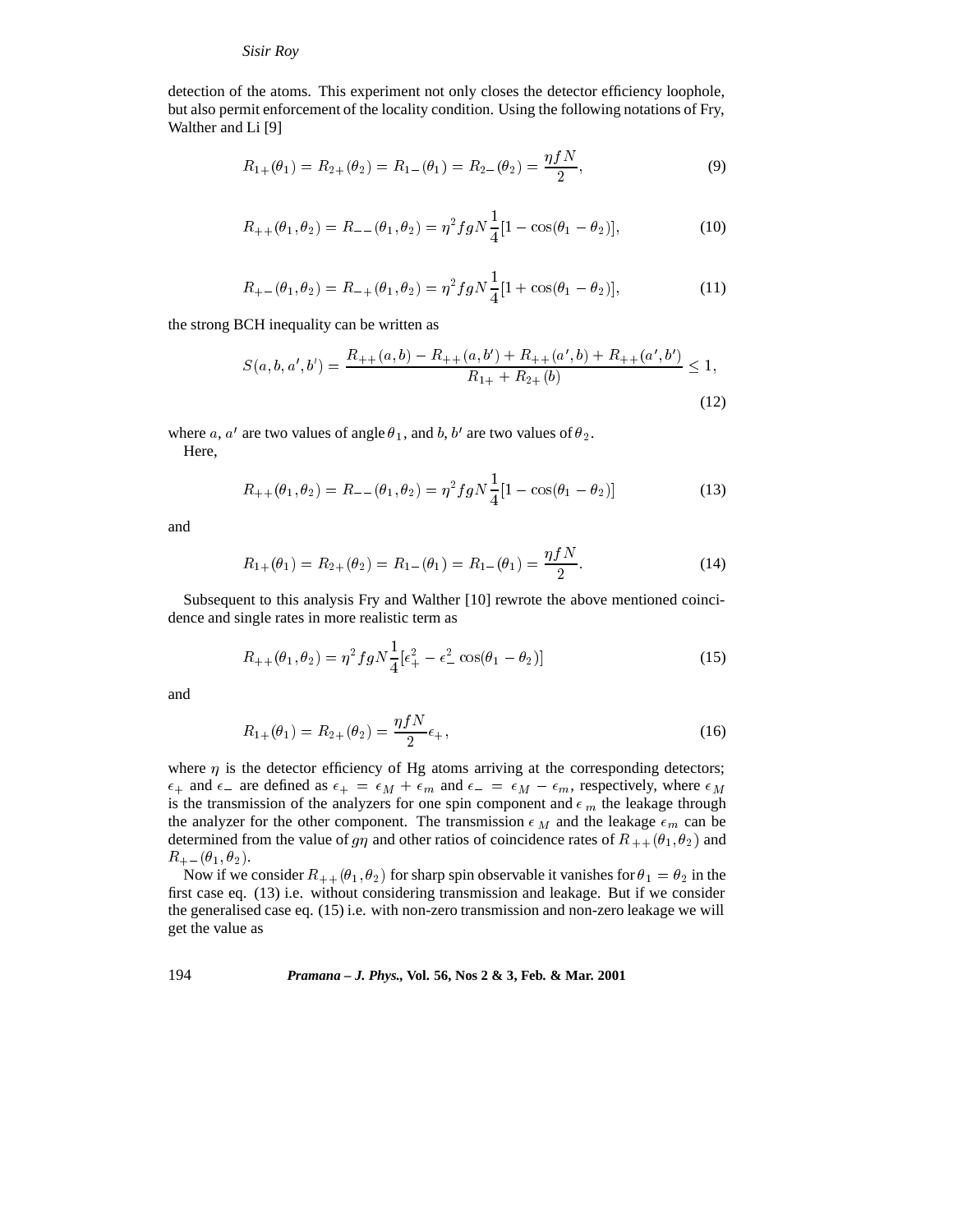*Unsharp spin observables*

$$
R_{++}(\theta_1 = \theta_2) = \eta^2 f g N \epsilon_M \epsilon_m. \tag{17}
$$

This will vanish only if there exists no leakage at all i.e.  $\epsilon_m = 0$ . In real physical experiment this is not possible.

It is very important to note that this term vanishes for sharp observable which is also clear from the framework of Fry *et al* [9]. But in the framework of unsharp observable this does not vanish as is evident from eq. (8). Now if one considers the realistic experiment i.e. with transmission and leakage as non-zero, we will  $R_{++}$  as non-zero. Now once this term will be non-zero one can not reduce the CHSH inequality to Bell inequality. So the claim made by Fry *et al* [10] that quantum mechanical prediction will be valid and Bell inequality will be violated. On the other hand one of the authors [6] has shown that with this term we can get weaker Bell inequality which will be satisfied for  $\epsilon = 0.1$  along with quantum mechanical validity. Now if we put this restriction for the degree of unsharpness we can get the following restriction for the following parameters for the experiment suggested by Fry *et al* [10].

$$
R_{++}(\theta_1 = \theta_2) = \eta^2 f g N \epsilon_M \epsilon_m = 0.1.
$$

This will put restriction on the detector efficiency as well as the transmission and leakage parameters.

If the nuclear spins of the two  $199$ Hg atoms are in a singlet state, and the detectors are highly efficient, the measurements of the nuclear spins become unsharp due to real physical situation (not the idealised one) and characterized by the 'unsharpness' parameter  $\epsilon$ , then the probability  $p$  of measuring both spins pointing in the same direction can be estimated from the above non-vanishing value of  $R_{++}$  eq. (15). If the nuclear spins of the two <sup>199</sup>Hg atoms are truly in a singlet state, the detectors are 100% efficient, and the measurements of the nuclear spins are completely sharp, i.e.  $\epsilon = 0$ , then  $p(\theta_1, \theta_1) = 0$ . In this case there is zero probability that the measured spins will point in the same direction. But once again this may happnen only in case of idealised measurement.

Although the nature of quantum decoherence is still somewhat unclear and subject to debate, it has been suggested that electromagnetic vacuum state fluctuations may be a cause [16] of decoherence. Davidovich *et al* [17] calculated for a very different physical system a model of quantum decoherence assuming dissipation with a bath of thermal oscillators at zero temperature, and recent experiments [18] seem to be in excellent agreement with the theoretical model. In the present case the unsharpness can be introduced in anti-correlated atoms during the preparation of the singlet state. This might be due to the existence of electromagnetic vacuum fluctuation.

# **4. Discussion**

Einstein, Podolsky and Rosen [19] argued in a famous article more than sixty years ago that quantum mechanics is incomplete. Bohr [20] countered that quantum mechanics permits nonlocal correlations between pairs of particles in an entangled state. Bohr's viewpoint has remained the most widely held position among physicists. A central element in this debate, which often has been left unstated, is the assumption that the spins of two spin 1/2 particles in a singlet state are perfectly anticorrelated. In other words, if a measurement of one electron in a singlet state yields the value of spin up, then the other electron necessarily must be measured as having spin down. Since the 1980s mathematical analysis by

*Pramana – J. Phys.,* **Vol. 56, Nos 2 & 3, Feb. & Mar. 2001** 195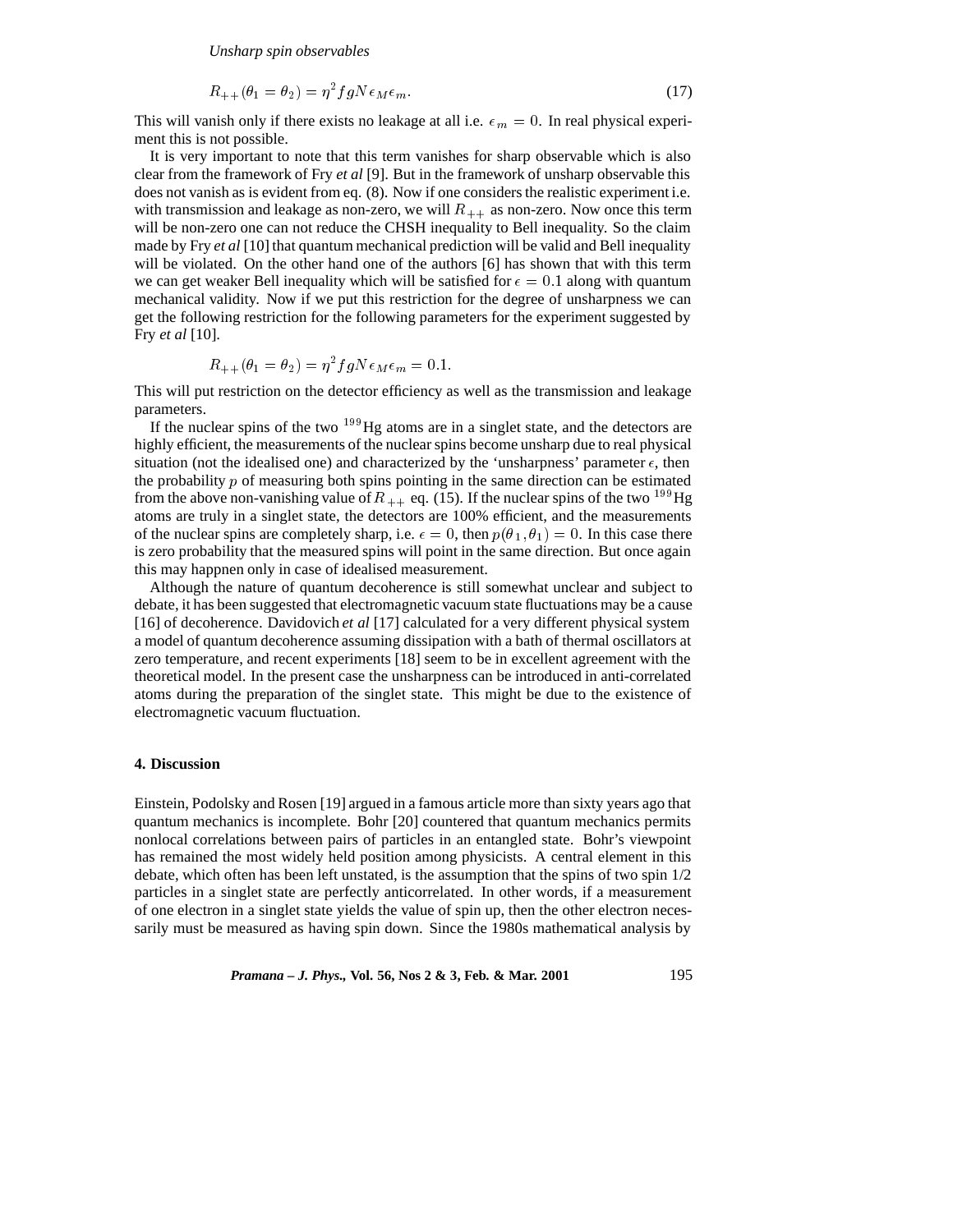*Sisir Roy*

Busch, Grabowski, Lahti and others has shown that actual physical measurements in Stern– Gerlach experiments are not perfectly sharp as described in the previous sentence. They have reanalysed the Stern–Gerlach experiment and shown that if the particles originally had spin up, after leaving the magnetic field the spin state will be a mixture of spin up and spin down components due to presence of  $B_1$  in (2). So even if there exists a perfect anticorrelation, there is a non-zero probability of getting two particles in spin up or spin down states. But as the preparation of the singlet state is also a kind of measurement, some kind of unsharpness can be introduced which can degrade the anticorrelation. It should be noted that for sufficiently unsharp observable, the Bell type experiment need not be explained by non-local correlations between the particles in a pair in an entangled state. The proposed experiment of Fry and Walther [10] can place upper limits on the unsharpness of spin observable. So for idealised experiment one might need quantum non-local correlations (i.e. for sharp observable) to explain EPR-like experiments. In the proposed experiment of Fry and Walther [10] as the efficiency of the detectors are very high, the pairs which would be detected should be considered as the representative of the entire ensemble. The unsharpness which causes the degradation of the anti-correlation in <sup>199</sup>Hg dimers, might be due to the electromagnetic state fluctuation or due to the quantum indeterminacy itself. Busch *et al* [5] found that the possible cause of unsharpness introduced by physically analysable experiment can be traced back to its origin to the quantum indeterminacy inherent to the system to be observed. So the existence of non-local correlations between pair of particles in an entangled state in EPR-like experiments (as widely believed among physicists) should be revisited in this new perspective.

#### **Acknowledgements**

The author gratefully acknowledges Prof. Abner Shimony and Prof. Paul Busch for helpful discussions.

#### **References**

- [1] J S Bell, *Physics* **1**, 195 (1965)
- [2] J F Clauser and A Shimony, *Rep. Prog. Phys.* **41**, 1881 (1978)
- [3] J Aspect, Dalibard and G Roger, *Phys. Rev. Lett.* **49**, 1804 (1982)
- [4] W Perrie, A J Duncan, H J Beyer and H Kleinpoppen, *Phys. Rev. Lett.* **54**, 1790 (1985)
- [5] P Busch, M Grabowski and P Lahti, *Operational quantum physics* (Springer, Berlin, 1995)
- [6] G Kar and S Roy, *Phys. Lett.* **A199**, 12 (1995)
- [7] P Mittelstaed and E W Stachow *Int. J. Theor. Phys.* **22**, 517 (1983)
- [8] P Busch, *Symposium on the foundations of modern physics* edited by Lahti P Mittelstaed (World Scientific Publishing Co., 1985) pp. 343
- [9] E S Fry, T Walther and S Li, *Phys. Rev.* **A52**, 4381 (1995)
- [10] E S Fry and T Walther, A Bell inequality experiment based on molecular dissociation-extension of the Lo-Shimony proposal to <sup>199</sup>Hg (nuclear spin-1/2), *Experimental Metaphysics* edited by R S Cohen, M Horne and J Stachel (Kluwer Academic, Dordrecht, 1997) p. 61
- [11] J M Jauch, *Foundations of quantum mechanics* (Addison-Wesley, Reading, MA, 1968) pp. 131– 132
- [12] J F Clauser and M A Horne, *Phys. Rev.* **D10**, 526 (1974), Appendix B